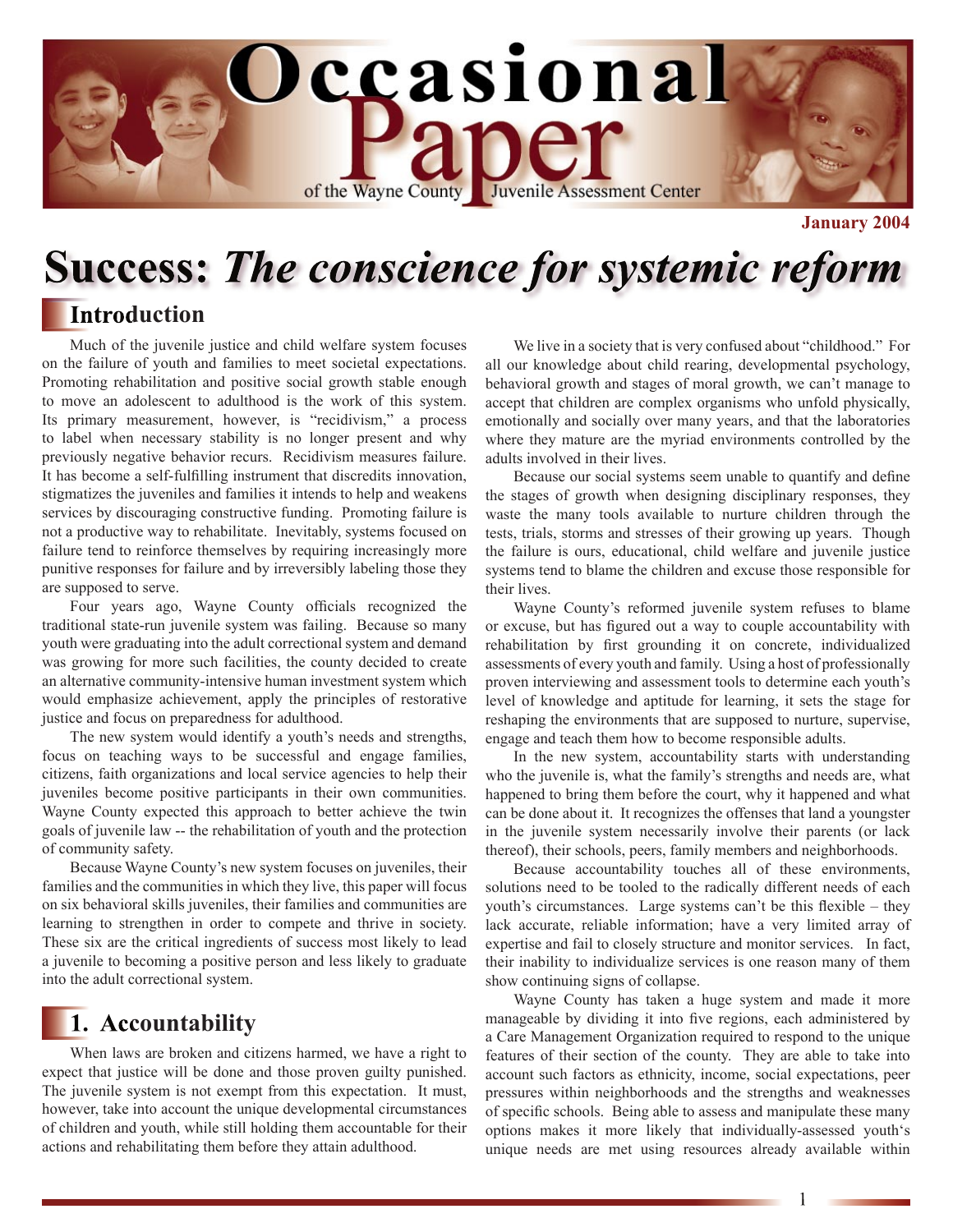#### **Occasional Paper of the Wayne County Juvenile Assessment Center**

their locales. By individualizing services, the Care Management Organizations make the big world manageable for each youth and every family served.

Improving accountability also requires offering better choices. CMO Case Managers, because they have small caseloads, are able to create and introduce juveniles to such choices. By staying available round-the-clock, they can coach them toward these choices, showing them how, even when they fail, to get back on target. This is a core ingredient of accountability -- *community choices coupled with adult coaching.*

The approach, which begins with a comprehensive assessment to set the baseline for treatment, is developmentally tailored to the particular stages of growth of the youth. While it deals concretely with mistakes, failures, misjudgments, bad decisions and harmful lapses in behavior, it is at the same time encouraging, recognizing and supporting good effort and positive achievement. *Learning to be accountable inevitably introduces a youth to another important behavioral skill of competent adults: resiliency.*

## **2. Resilience**

A youth considered sufficiently capable of reentering the daily life of his or her family and community is going to make mistakes, even with the skills acquired and strengthened during a time of intense supervision. Making mistakes is not unique to any particular age group; it is part of the human condition.

Juveniles who've been involved with the system are there because they have made mistakes so threatening to themselves or others that their freedoms have been constrained or taken away. Once released, one important skill we want them to have is the ability to see where the dangerous ledge is before they jump impulsively into unknown situations. Knowing how to avoid coming too close to the ledge or how to get back up if they've slipped requires resiliency - the capacity to bounce back rather than quit.

Wayne County's new system has Case Managers available around the clock to assist, intervene, resolve, protect and defend - - whatever it takes to help a youth and family keep from falling off the ledge. By intensely supervising a youth's life in the community through tethering, counseling, group sessions, drug screens, meetings with community groups and a whole host of monitoring and feedback encounters with significant adults, they are able to invite and engage local interested parties such as church members, recreation staff, school employees, neighbors and community police officers to name just a few, to be part of each youth's community program. By agreeing to help juveniles take responsibility for their actions, these adults enter their daily lives, encouraging them to pursue productive goals, ready to engage and help the youth and family when possible, practical or necessary.

The level of accountability that pervades such a network of supervision has a productive by-product -- it teaches a youth to be and to practice being resilient. A resilient juvenile must stand on "two legs" -- "not quitting" and "recovering quickly from a lapse." *Wayne County's human investment system shows juveniles how to exercise both these legs so they can stand tall and accept responsibility for what they say and do.*

## **3. Responsibility**

Being "able to respond" to the unexpected, unintended, interesting or forbidden, curious and enticing is part of what makes a person human. Doing so without harming oneself or another is what makes a person responsible.

Teaching responsible behavior starts with showing youth how to recognize and tap into their strengths. It reinforces good decisions until they are confident enough to make them on their own. It means learning, by trial and error, what is acceptable and what it not. Adults sometimes like to think there is an end to learning responsibility -- there isn't. Such lessons are lifelong; they start in early childhood and never end. Behaving responsibly is a condition of living and the foundation for successful relationships. It requires that adults who engage children routinely show them how to use daily situations to continually practice making responsible choices.

This is a "strength-based" approach to working with children. It is valid and useful at every stage of their maturation, however, because they are still children or adolescents, they require guidance in their choices, safe havens where they can make mistakes without undue harm to themselves or others and constant coaching and experimenting to internalize a positive life-pattern of personal and social responsibility.

Juveniles placed in the justice system have made too many bad choices. It is the one habit they've learned too well. It leads to continuing failure, not success. This is where Case Managers enter as critical guides who understand the youth's developmental strengths and weaknesses; know the circumstances of their family life, neighborhood school and peer groups and the tempting life pressures that surround them.

The Case Manager's role is "critical" because they become coach, disciplinarian, cheerleader, reinforcer, facilitator -- they are the reliable adult consistently engaged with the youth in their daily lives. Case Managers must know how to use whatever is available as teaching tools -- common mistakes, errors of judgment, successful achievements, quiet moments, angry moments, happy ones, harmful dependency on peers, abuse of drugs, struggles with siblings or relatives or positive friendships. Everything is their textbook to teach the youth and family the "ability to respond" in such a way that they realize they are acting in their own best interests by acting responsibly.

Wayne County's Care Management Organizations have demonstrated imaginative ways to teach juveniles how to behave responsibly and what to expect when they do so. On the western side of the county, for example, one CMO has developed community teams (police officers, school principals, parents, local citizens, elected officials) with whom a youth and parents must meet periodically and account for their behavior, report on their goals and identify what they need to be successful. On the east side of Detroit, another CMO has created and trained a "Council of Sages" -- people from a youth's neighborhood who meet with them, discuss what they are doing and how they are progressing, holding them up when they succeed and guiding them back when they slip. Each CMO uses a different process. Each process is ethnically relevant to the youngster's life. The people involved are commonly aware of the neighborhoods these youths live in and what kinds of choices they must make to develop and strengthen responsible behavior.

2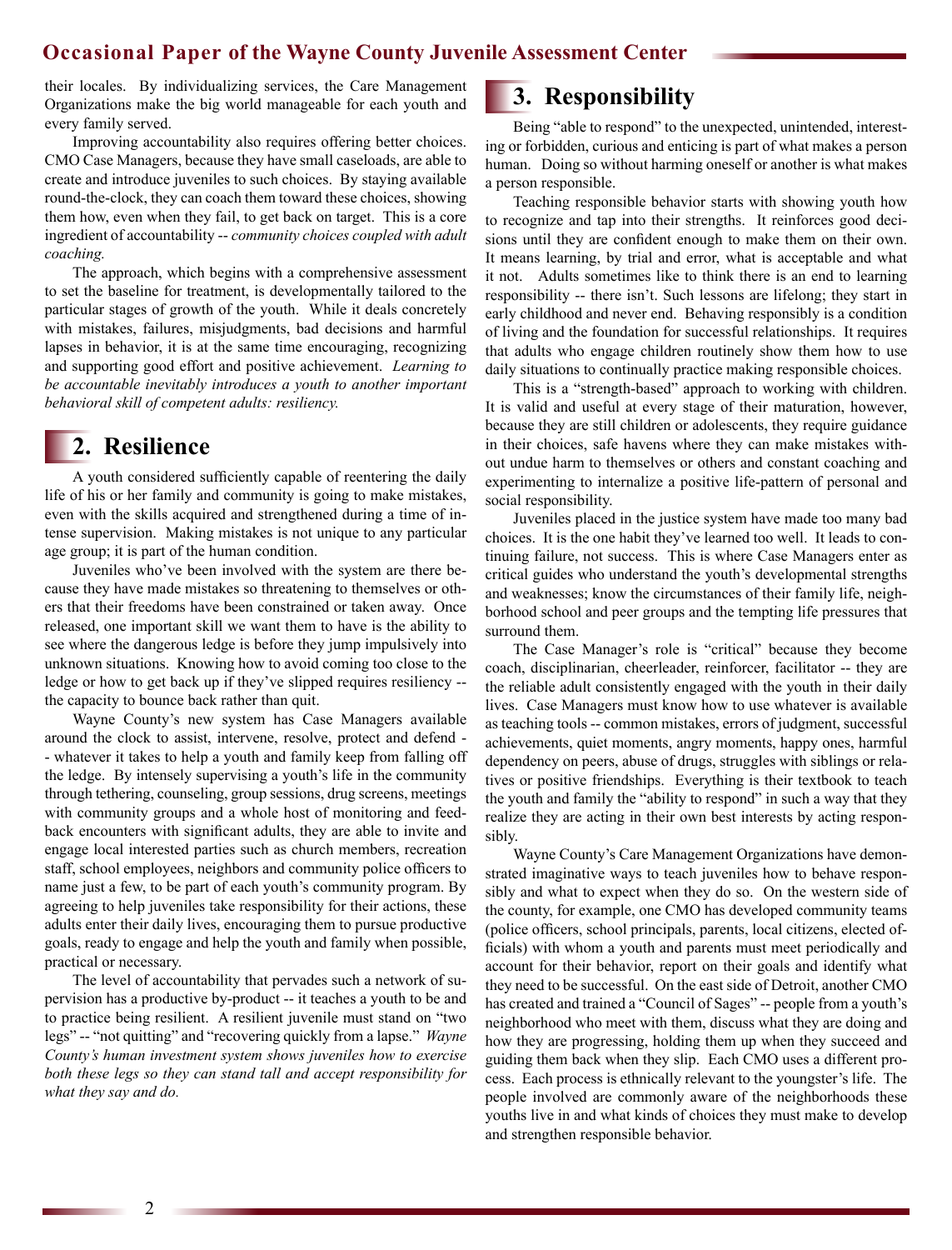#### **Success:** *The conscience for systemic reform*

By taking into account that these young people are not yet fully matured, their mistakes are used as opportunities to learn better ways to avoid future mistakes. Instead of objectifying the misbehavior, divorcing it from its environment and responding with ineffective punishment, these citizens connect the behavior with the youth and show them how it hurts them, damages others and limits their choices to become fully independent adults. This approach awakens youths and their parents to see the human costs of bad choices and to face the human consequences that include remorse, apology, restoration, and forgiveness, and the desire to behave better: *from these human activities an irresponsible adolescent learns how to emerge into a competent adult.*

## **4. Competency**

Faced with an abusive parent, drug-using peers, indifferent teachers, hostile shopkeepers, the demand for peer acceptance, how does one become competent? These youngsters are trying to survive in a crazy life situation using self-destructive life skills like tolerating abuse, using illegal drugs, "fronting" teachers, ripping off stores and trying to "fit in with the crowd." None of these are worthy lessons or right-building activities; all of them lead to harmful relationships and high risk behavior. Bad as they are, however, some juveniles are convinced these are essential survival skills. Many operate with the belief that "if you don't take care of yourself, no one else will." They can't look ahead enough to know that such behavior destines them to repeat what they've learned and will shove them into an endlessly repetitive cycle as socially damaged adults destined to damage their own children.

Such is the challenge of the care managed, human investment approach. The services offered by the Care Management Organizations are designed to teach by direction as well as by trial and error, using the youth's daily situations to show them how to stop cyclical misbehavior and replace it with better choices that encourage them to master more productive survival skills. Trying to create a common list of appropriate survival skills will not achieve much without teaching a youth competent behaviors for daily living.

The old saying, "we learn by doing" is especially true for children and youth; activity is their imperative; they like doing things. If we learn by doing, then an effective juvenile system must require youths to do things that let them discover how to use their best assets productively.

Oftentimes, a person's weakness is an exaggeration of a strength. For example, a juvenile who "acts up" to cope with an alcoholic parent, an abusive adult or a hostile teacher, is trying to protect herself from harm. Such self-protective behavior, while seemingly a strength, only weakens the juvenile. It requires nothing from the dangerous adult except withdrawal from the acting up juvenile. Nothing changes -- the alcoholic parent continues to self-destruct, the abusive adult continues to damage children; the hostile teacher continues to be indifferent to a challenging student. In the long view none of these make a youngster safer or more ready to compete in a world that demands competency, skill, service and self-control. Unfortunately, they may only ready a youth for prison. Instead Case Managers must engage each youth and family, continuously assess their current life circumstances, help them make an inventory of concrete goals and strengths, and then coach them to carry on a practical plan that lets them:

- practice being competent at specific situations
- gain skill by doing useful tasks
- provide service to others
- learn to anticipate potentially harmful relationships and risky behavior
- build self-control in potentially explosive encounters.

What assures that this approach is doable and valid is the fact that it is done simultaneously at home, in the community, in the neighborhood and with peers, teachers and significant adults - whenever possible, in the circumstances of daily life.

Delinquent youth are frequently ostracized because their personal behavior is so alienating; people avoid them as much as possible. Ironically, this seems good to the juvenile because the most important adults in their lives can be very dangerous people who are best avoided. This is a bizarre twist of a survival skill wherein children who are supposed to be protected and nurtured by their parents are not.

To untwist this skill, these juveniles need to be introduced to safer people. When youth are threatened or harmed by those who are supposed to nurture and care for them, we need to introduce them to other adults who will keep them safe. At the same time, we need to confront, counsel and hold accountable those adults who have miscast themselves. This is an essential task of Wayne County's new system. The Case Manager carries it out by identifying and engaging the youth and family with positive people in their community capable of providing them safe supervision, responsible choices and productive involvement.

Children learn how to be adults from other adults. To make this a more positive lesson, Case Managers show a youth how to succeed not only by coping with inadequate adults, but also by matching them with capable adults willing to show them ways to use positive skills, experience fair treatment and build self-respect.

Ultimately, competency comes from connecting with others who are likely to help build confidence, practice compassion and recognize good character. *These nest into another essential behavioral skill for a successful life: involvement.*

## **5. Involvement**

A juvenile is at the front end of adult life. Entering adulthood takes years, not months. It involves others -- family members, relatives, neighbors, peers, friends, teachers, pastors, employers, fellow workers. Most of us lead lives filled with other people. We negotiate our needs and wants with theirs. It is an ever-turning road that juveniles must learn to travel, too often alone or with equally unprepared peers, but negotiating their road successfully is achieved only by becoming actively involved with the world they live in, not withdrawing from it.

Oftentimes responses to negative youth have been to "throw them out of school," "remove them from the community," "isolate them" or "medicate them." While overtly such responses may seem ways to make the community safer, they do the reverse because they generate a cadre of young adults competent only in antisocial behavior, with neither the attachments nor inducements to behave any other way.

The new human investment system reverses this approach. Recognizing that the shift from adolescence to maturity occurs steadily,